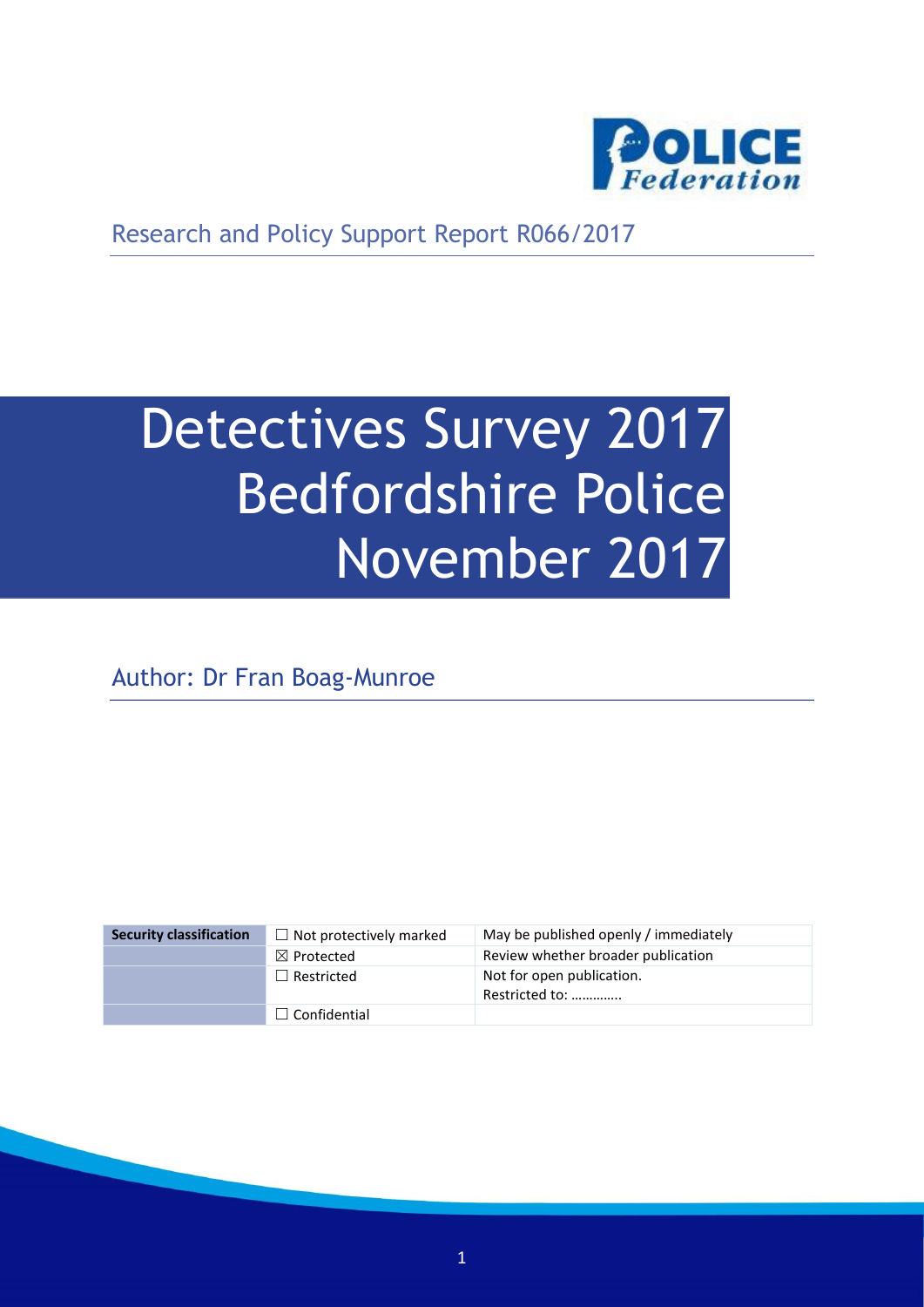#### **INTRODUCTION**

This report provides a summary of responses to the PFEW National Detectives Survey received from respondents in Bedfordshire Police in 2017.

Some of the questions asked in this year's survey were the same as in the 2015 National Detectives Survey; this allowed us to monitor any changes since the last time the survey was conducted. Other questions were new to 2017, to be able to look in more detail at the context in which detectives are currently working.

Where appropriate, details of average responses for the police service as a whole are also presented, differences between the national and local responses have not been tested statistically and therefore any differences reported are for guidance only and must be treated with caution.

#### **RESPONSE RATE AND RESPONDENTS**

The National Detectives Survey 2017 opened on 1st September 2017 and closed on 24th September 2017. During this time, detective officers were invited to attend via the Police Federation's National Membership Database, as well as via local Joint Branch Boards and the National Detectives Forum mailing list.

**53 responses were received from detectives in Bedfordshire Police**. There is still no accepted measure of the total number of detectives in England and Wales. It is therefore not possible to calculate a definitive response rate for the survey as a proportion of the total number of detectives. However, for comparison the number of responses received within Bedfordshire Police was lower than when this survey was last conducted in 2015, when 70 responses were received.

## **IMPACT OF SERVICE CUTS**

**64% of respondents within Bedfordshire Police said that service cuts have had a major impact on their morale**; this was higher than the national average, where 56% detectives said that service cuts have had a major impact upon their morale.

In addition, **27% of respondents within Bedfordshire Police said service cuts have had a major impact upon their physical health and wellbeing, whilst 33% said that service cuts have had a major impact upon their mental health and wellbeing**. For comparison, in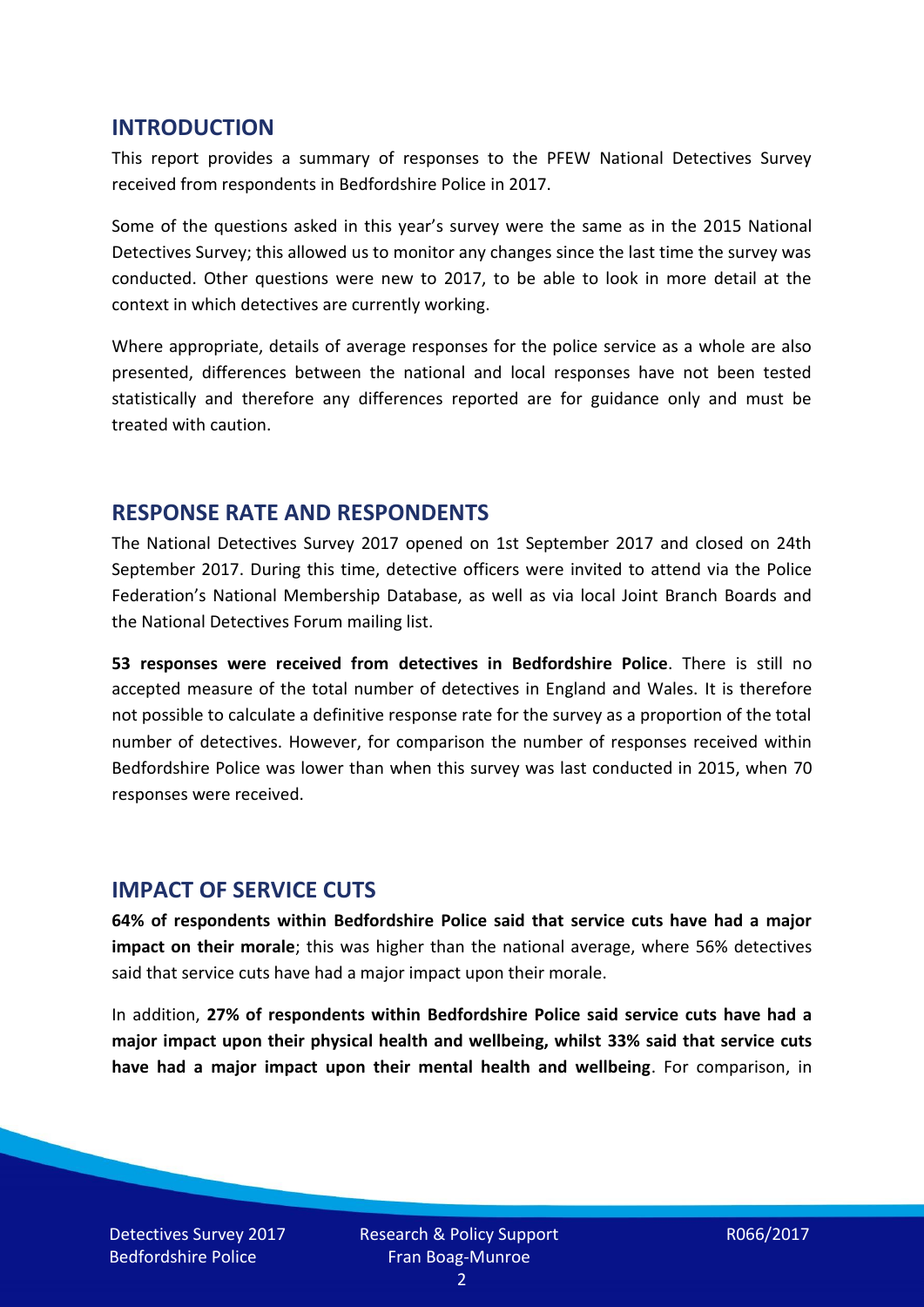England and Wales as whole 27% of detectives said that service cuts have had a major impact on their physical health and wellbeing and also on their mental health and wellbeing.

| How, if at all, have<br>service cuts affected | No impact | <b>Minor impact</b> | <b>Moderate</b><br>impact | <b>Major impact</b> |
|-----------------------------------------------|-----------|---------------------|---------------------------|---------------------|
| Your morale                                   | 2%        | 10%                 | 25%                       | 64%                 |
| Your physical health and<br>wellbeing         | 10%       | 29%                 | 35%                       | 27%                 |
| Your mental health and<br>wellbeing           | 6%        | 31%                 | 31%                       | 33%                 |

**71% of respondents in Bedfordshire Police said that service cuts have substantially increased their overall workload; 64% said that service cuts have substantially increased how fatigued they feel; and 67% said that service cuts have substantially increased how stressful they find their jobs**. Comparison of these proportions in Bedfordshire Police to England and Wales as a whole can be found in the table below.

|                                    | <b>Bedfordshire Police</b>                              | <b>England and Wales</b>                                |
|------------------------------------|---------------------------------------------------------|---------------------------------------------------------|
| Your overall workload              | 71% substantially increased<br>(29% slightly increased) | 62% substantially increased<br>(32% slightly increased) |
| How fatigued you feel              | 64% substantially increased<br>(33% slightly increased) | 53% substantially increased<br>(38% slightly increased) |
| How stressful you find your<br>job | 67% substantially increased<br>(29% slightly increased) | 49% substantially increased<br>(41% slightly increased) |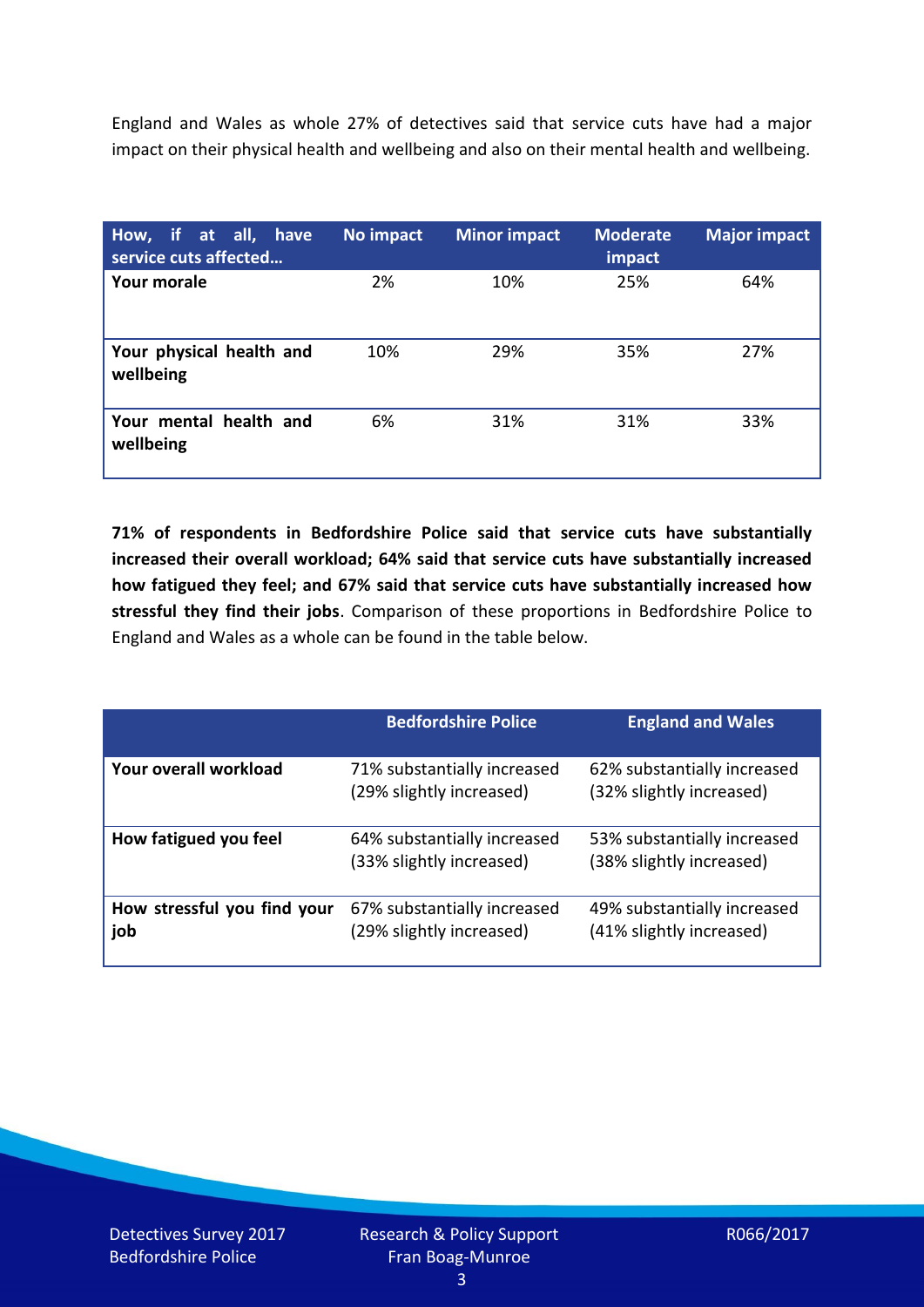## **WORKLOAD AND JOB DEMANDS**

**83% of respondents in Bedfordshire Police said that their workload in the last 12 months was either too high or much too high**. This is higher than the national average - in England and Wales as a whole, 76% of respondents said that their workload had been too high or much too high in the last 12 months.

19% of respondents in Bedfordshire Police said that their workload enabled them to provide the service needed to victims either most or all of the time; this compares to 27% of detectives in England and Wales as a whole. **The proportion of respondents in Bedfordshire Police who said that their workload enabled them to provide the service needed to victims either most or all of the time has decreased since 2015** when 37% of respondents felt that they could provide the service needed either most or all of the time.

In addition, 15% of respondents in Bedfordshire Police said that their workload enabled them to provide the service needed to witnesses either most or all of the time, in comparison to 22% of detectives in England and Wales overall. **The proportion of respondents in Bedfordshire Police who said that their workload enabled them to provide the service needed to witnesses either most or all of the time has decreased since 2015**, when 50% of respondents felt that they could provide the service needed either most or all of the time.

| Does your workload enable<br>you to provide the service<br>needed to? | <b>Never</b> | <b>Sometimes</b> | Most or all of the<br>time |
|-----------------------------------------------------------------------|--------------|------------------|----------------------------|
| <b>Victims</b>                                                        | 13%          | 68%              | 19%                        |
| <b>Witnesses</b>                                                      | 25%          | 60%              | 15%                        |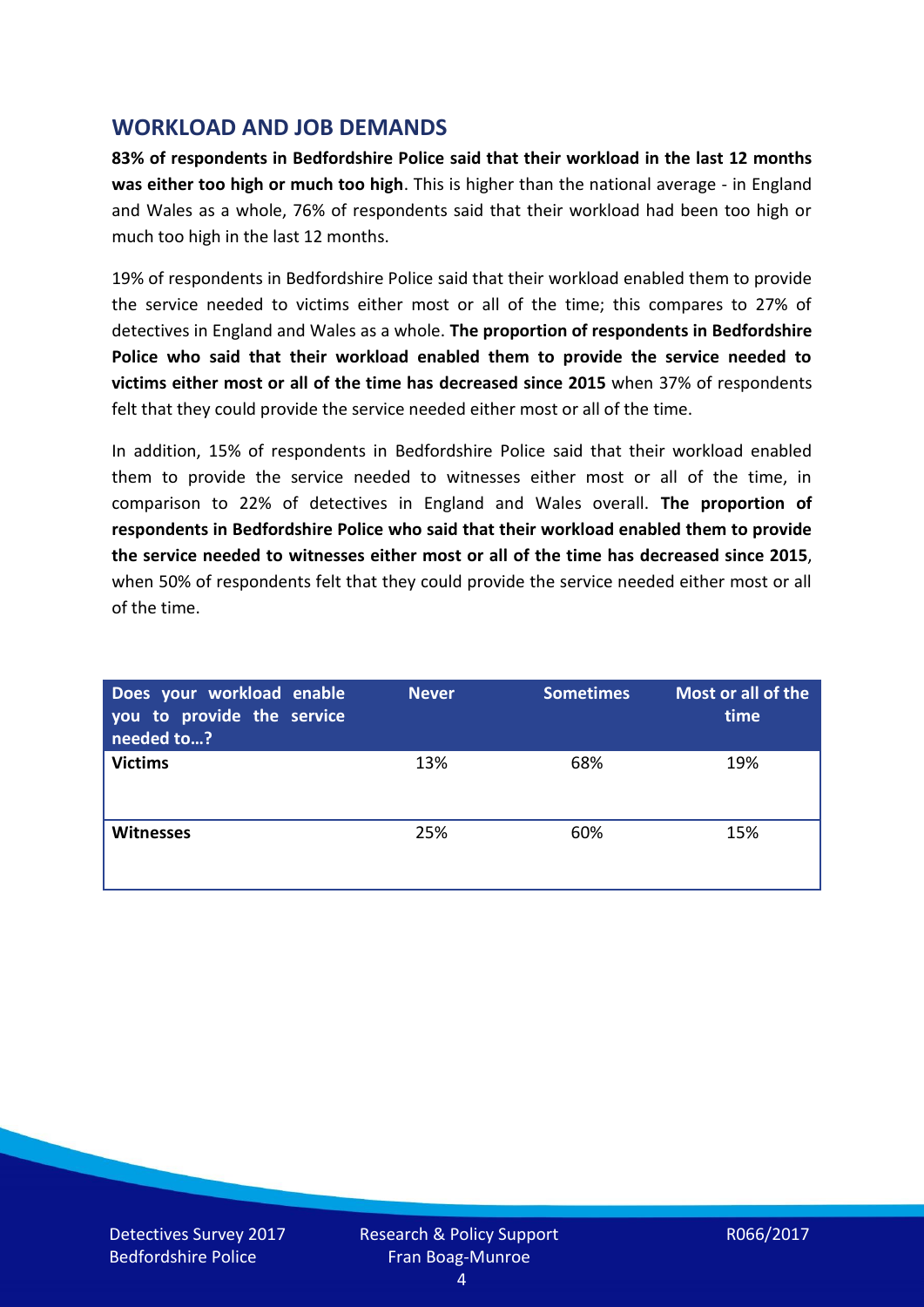## **JOB RELATED STRESS**

In Bedfordshire Police, **53% of respondents said that they felt emotionally drained from work either most or all of the time**. Nationally, this proportion was 48%. The proportion of respondents in Bedfordshire Police who said that they had felt emotionally drained from work either most or all of the time has increased since 2015, when 30% of respondents said that they felt emotionally drained from work.

**57% of respondents in Bedfordshire Police said that their job was either very or extremely stressful**. This is the proportion of respondents who, in effect, report a non-diagnostic case of work-related stress within Bedfordshire Police.



In England and Wales as a whole 48% of detectives reported a case of work-related stress. Therefore **the proportion of respondents in Bedfordshire Police who reported a case of work-related stress was higher than the national average**. The reasons given by respondents in Bedfordshire Police for why they found their job stressful are presented below.

Detectives Survey 2017 Bedfordshire Police

Research & Policy Support Fran Boag-Munroe

R066/2017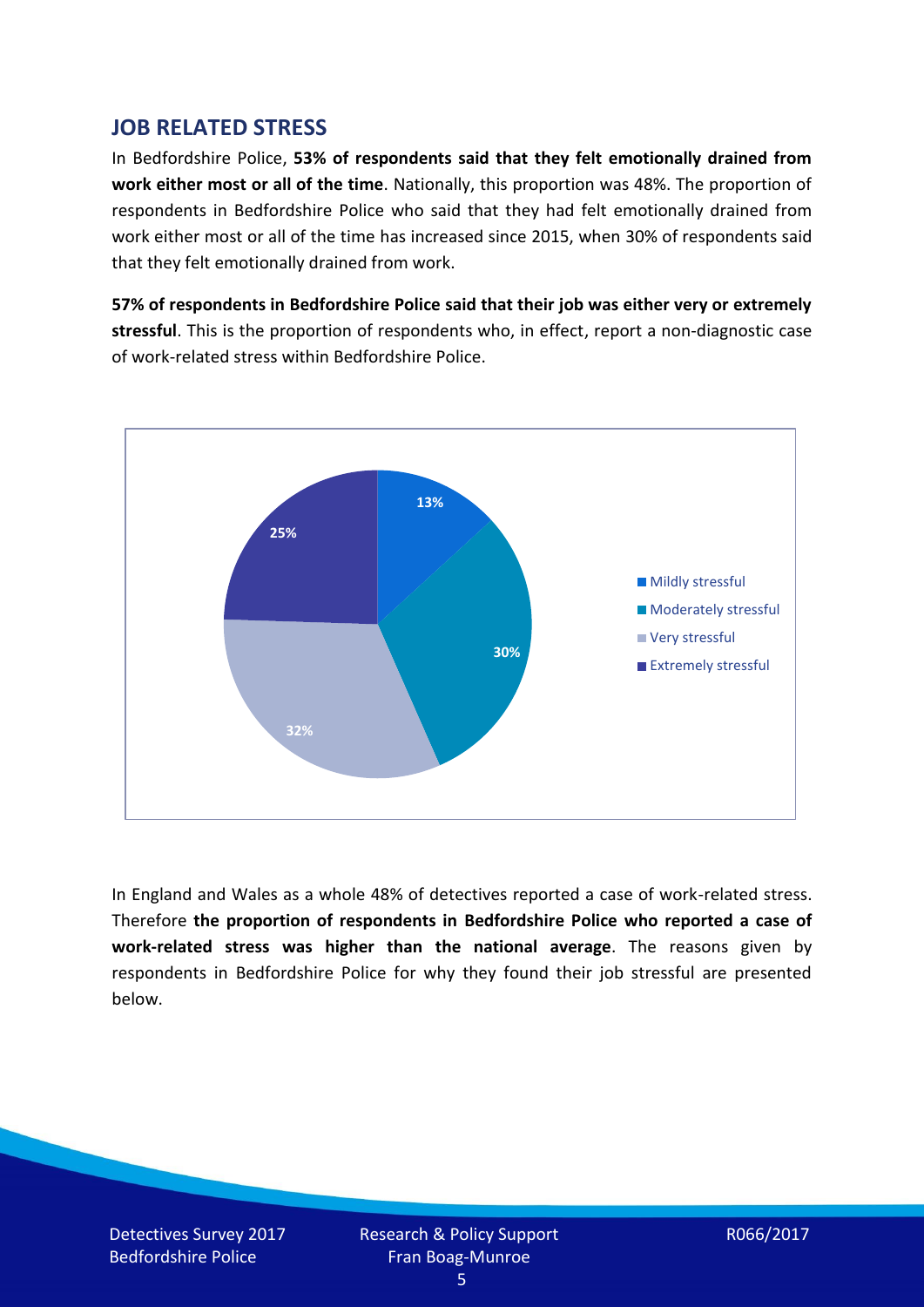| My job is stressful because                                                                | <b>Proportion</b><br>agreeing or               | <b>Proportion</b><br>agreeing or              |
|--------------------------------------------------------------------------------------------|------------------------------------------------|-----------------------------------------------|
|                                                                                            | strongly<br>agreeing in<br><b>Bedfordshire</b> | strongly<br>agreeing in<br><b>England and</b> |
|                                                                                            | <b>Police</b>                                  | <b>Wales</b>                                  |
| There are high levels of personal responsibility                                           | 96%                                            | 93%                                           |
| There aren't enough officers in my team/unit                                               | 87%                                            | 86%                                           |
| I feel like the general public and partner agencies often<br>have unrealistic expectations | 93%                                            | 82%                                           |
| The nature of my work is high-risk                                                         | 85%                                            | 80%                                           |
| I have a high workload                                                                     | 83%                                            | 80%                                           |
| There is frequent organisational change                                                    | 79%                                            | 79%                                           |
| My work is emotionally demanding                                                           | 79%                                            | 71%                                           |
| I don't have enough time to be able to do my job to a<br>standard of which I can be proud  | 66%                                            | 70%                                           |
| I am unable to meet all the conflicting demands on my<br>time at work                      | 72%                                            | 69%                                           |
| I am exposed to traumatic or distressing incidents and<br>material                         | 59%                                            | 64%                                           |
| I frequently have unrealistic time pressures                                               | 70%                                            | 61%                                           |
| There aren't enough opportunities for professional<br>development                          | 62%                                            | 57%                                           |
| I frequently have unachievable deadlines                                                   | 59%                                            | 57%                                           |
| I am often pressured to work long hours                                                    | 53%                                            | 51%                                           |
| My work-life balance is poor                                                               | 42%                                            | 43%                                           |
| I don't feel like I have enough support from<br>management                                 | 38%                                            | 40%                                           |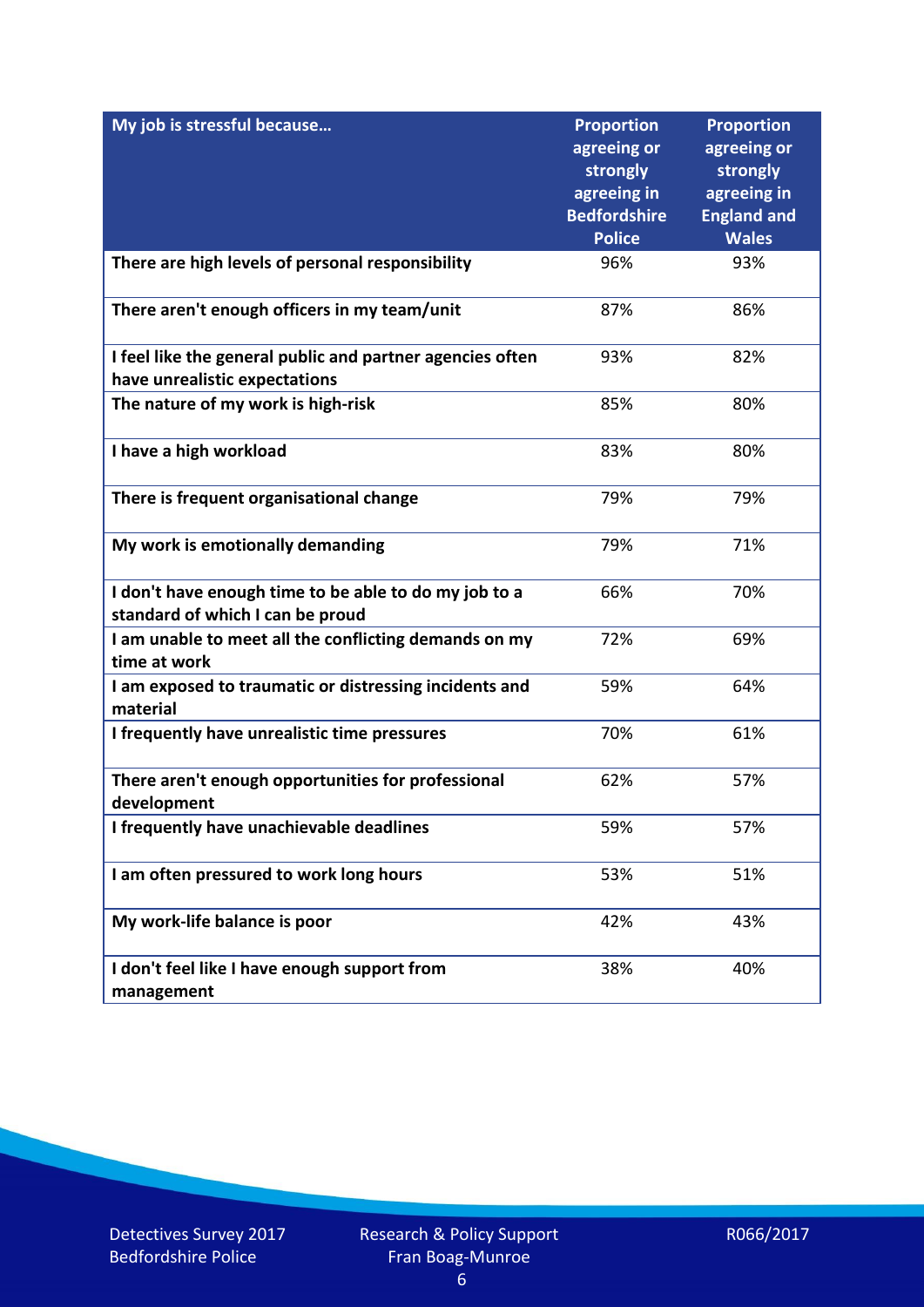# **ABSENCE AND ABSENCE BEHAVIOURS**

**Presenteeism** refers to a person attending work despite feeling that they should have taken sick leave due to their physical or mental health and wellbeing. **In Bedfordshire Police, 85% of respondents reported at least one instance of presenteeism associated with their physical health and wellbeing** in the last 12 months**; 65% of respondents reported at least one instance of presenteeism associated with their mental health and wellbeing**.

**Leaveism** refers to a person taking annual leave or rest days rather than sick leave for their physical or mental health and wellbeing. In the last year, **37% of respondents in Bedfordshire Police reported at least one instance of leaveism associated with their physical health and wellbeing**, whilst **37% of respondents in Bedfordshire Police reported at least one instance of leaveism associated with their mental health and wellbeing.**

Finally, **39% of respondents in Bedfordshire Police said that they had taken sickness absence due to their physical health and wellbeing** in the last 12 months. In addition, **17% of respondents said that they had taken sickness absence due to their mental health and wellbeing**.

Comparison of the proportions of respondents reporting presenteeism, leaveism and sickness absence in Bedfordshire Police with England and Wales as a whole can be found in the table below.

|                             |                                         | <b>Bedfordshire Police</b>            |                                         | <b>England and Wales</b>              |
|-----------------------------|-----------------------------------------|---------------------------------------|-----------------------------------------|---------------------------------------|
| At least one<br>instance of | <b>Physical health</b><br>and wellbeing | <b>Mental health</b><br>and wellbeing | <b>Physical health</b><br>and wellbeing | <b>Mental health</b><br>and wellbeing |
| Presenteeism                | 85%                                     | 65%                                   | 71%                                     | 54%                                   |
| Leaveism                    | 37%                                     | 37%                                   | 42%                                     | 33%                                   |
| <b>Sickness</b><br>absence  | 39%                                     | 17%                                   | 35%                                     | 14%                                   |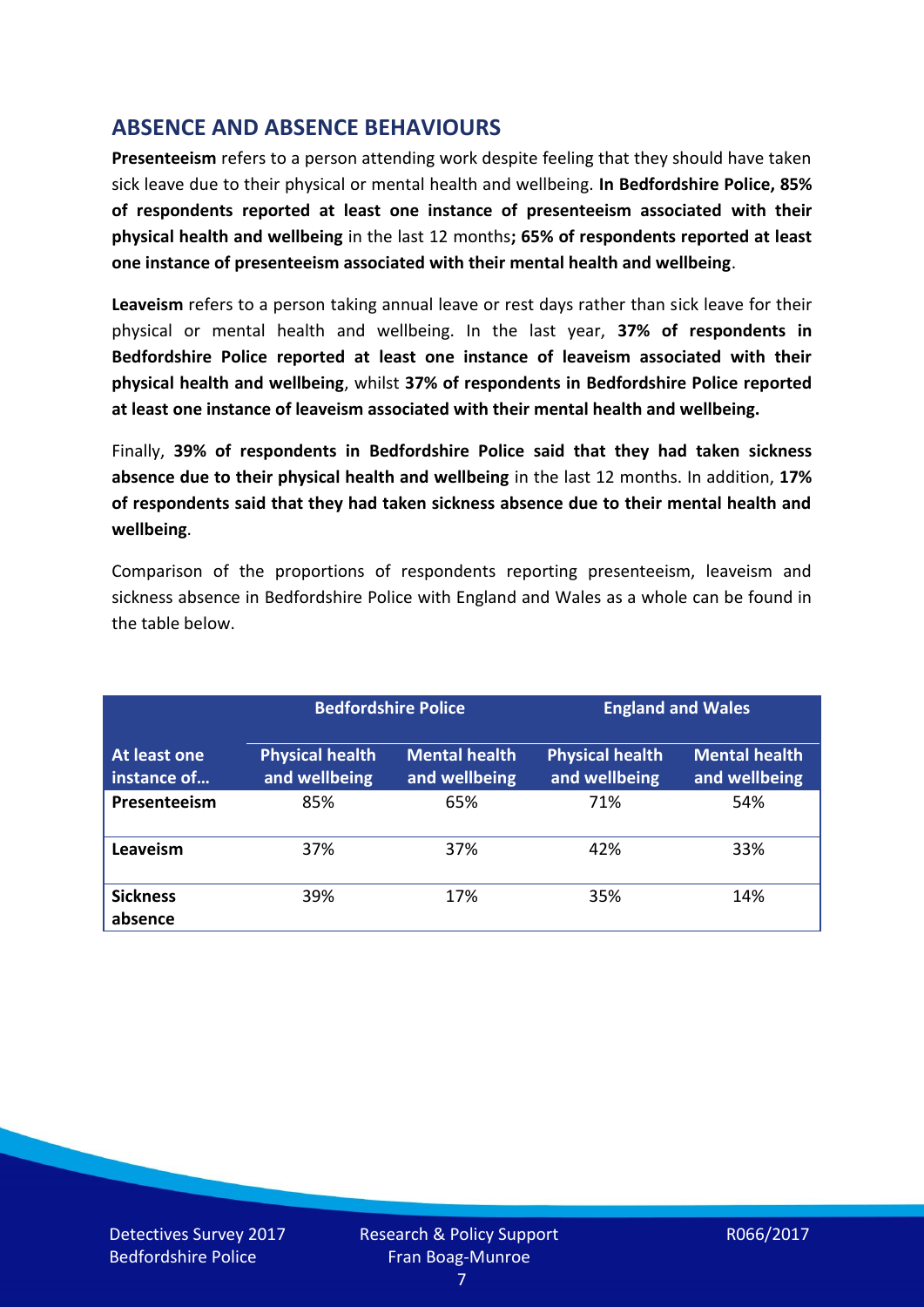#### **VIEWS ABOUT THE JOB**

**85% of respondents in Bedfordshire Police felt that the role of the detective was seen as less valuable to the force than it used to be.** This compares with 85% of detectives in England and Wales as a whole who said that they felt the role of the detective was now less valuable.

Respondents in Bedfordshire Police were less likely to be dissatisfied than satisfied with their jobs, with **32% of respondents saying that they were dissatisfied and 40% of respondents saying that they were satisfied**. In comparison, 36% of detectives in England and Wales as a whole said that they were dissatisfied with their jobs, whilst 45% of respondents said that they were satisfied.

In addition, **the proportion of respondents in Bedfordshire Police who said that they were dissatisfied with their job has increased since 2015**, when 20% of respondents reported job dissatisfaction.

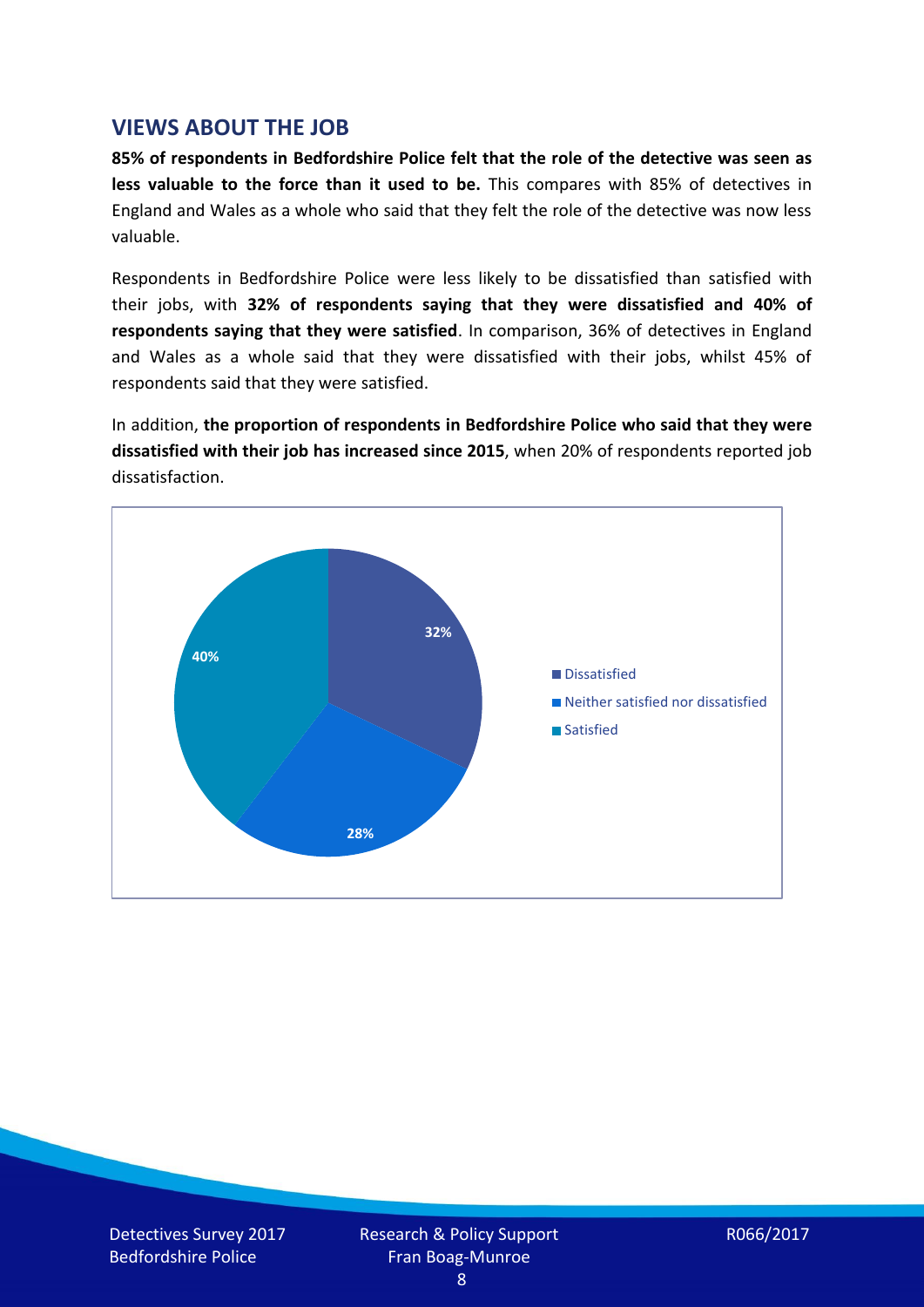# **TRAINING AND CONTINUOUS PROFESSIONAL DEVELOPMENT**

**57% of respondents in Bedfordshire Police said that they had difficulties securing specific training opportunities**. This has increased since 2015, when 32% of respondents in Bedfordshire Police reported difficulties securing specific training opportunities.

The proportion of respondents in Bedfordshire Police who said that they had difficulties securing training opportunities is higher than the national average, where this year 51% of detectives said that they had difficulties securing training.

In addition, **62% of respondents in Bedfordshire Police said that they were rarely given enough time to stay up-to-date with the latest developments in their area of work**. This compares to 56% of respondents in England and Wales as a whole. This proportion is higher than in 2015, when 36% of respondents in Bedfordshire Police said that they rarely had enough time to keep up-to-date with the latest developments.

| Are you given enough time<br>to stay up-to-date with the<br>latest developments in your<br>area of work? | <b>Bedfordshire Police</b> | <b>England and Wales</b> |
|----------------------------------------------------------------------------------------------------------|----------------------------|--------------------------|
| Rarely                                                                                                   | 62%                        | 56%                      |
| <b>Sometimes</b>                                                                                         | 38%                        | 41%                      |
| <b>Always</b>                                                                                            | 0%                         | 4%                       |

A list of reasons why respondents in Bedfordshire Police said that they were not able to stay up-to-date with the latest developments in their field can been found in the table below.

| It is difficult to stay up-to-date with the latest developments<br>in my field because          | <b>Bedfordshire</b><br><b>Police</b> | <b>England</b><br>and Wales |
|-------------------------------------------------------------------------------------------------|--------------------------------------|-----------------------------|
| I have too many competing priorities                                                            | 94%                                  | 79%                         |
| There is no time set aside by my management for study                                           | 77%                                  | 76%                         |
| There are not enough officers to cover my day-to-day work<br>for me to attend relevant training | 79%                                  | 76%                         |
| My workload is too high                                                                         | 81%                                  | 76%                         |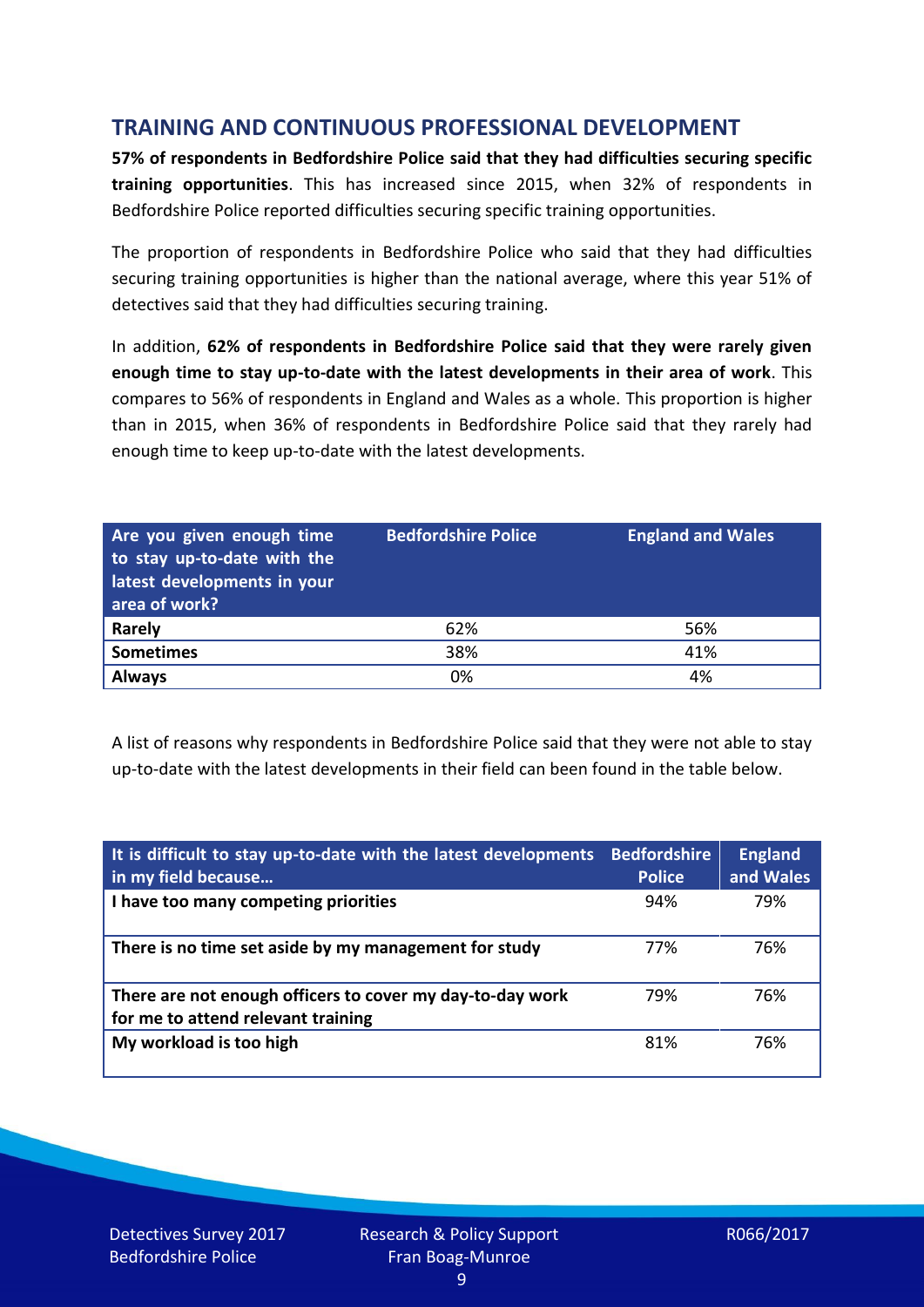| I have too many other commitments                                                        | 87% | 75% |
|------------------------------------------------------------------------------------------|-----|-----|
| The online learning package provided by NCALT is poorly<br>delivered                     | 85% | 73% |
| There are not enough formal training days                                                | 70% | 72% |
| I am too tired at the end of the day                                                     | 87% | 71% |
| Access to knowledge management systems that help<br>communicate new developments is poor | 67% | 51% |
| There is a lack of training staff                                                        | 55% | 46% |
| There is no appropriate training available                                               | 38% | 44% |

# **ATTRACTION AND RETENTION**

**11% of respondents in Bedfordshire Police said that they would not change their career path, whilst 11% couldn't think of any job they would prefer**. 9% of respondents said that they would like to change their posting but remain a police officer.

In comparison, 23% of respondents in Bedfordshire Police said that they would like to change jobs and stop being a police officer, 34% said that they would take any other job but with similar earnings and benefits, and 11% would quit immediately if they could find something else to do.

**The proportion of respondents in Bedfordshire Police who said that they would quit immediately if they could find something else to do has increased since 2015**, when 9% of respondents said that they would quit immediately if they could.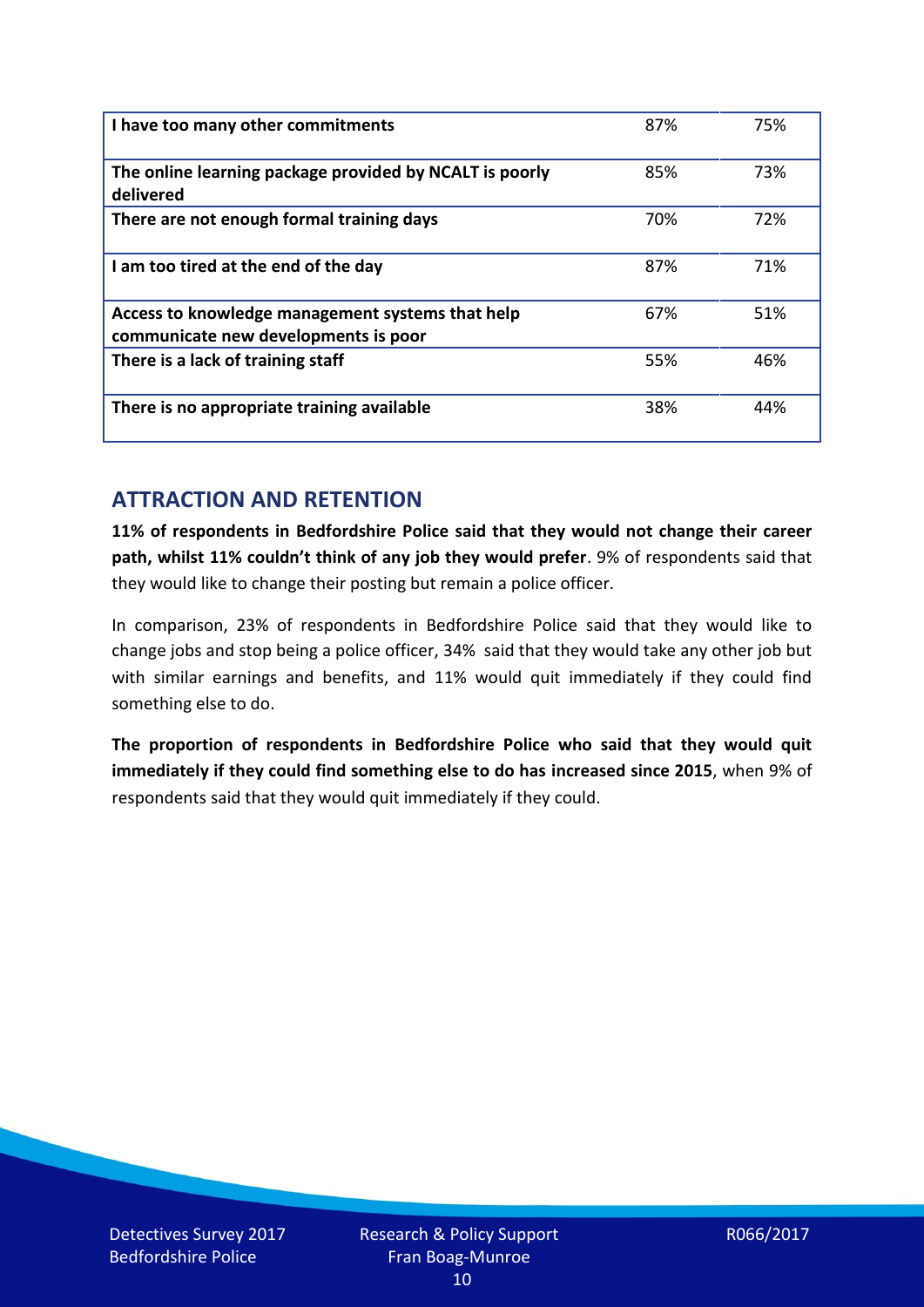|                               | <b>Bedfordshire Police</b> | <b>England and Wales</b> |
|-------------------------------|----------------------------|--------------------------|
| I would not change my         | 11%                        | 22%                      |
| career path                   |                            |                          |
| I can't think of any job I    | 11%                        | 14%                      |
| would prefer                  |                            |                          |
| I would like to change my     | 9%                         | 14%                      |
| posting but remain a police   |                            |                          |
| officer                       |                            |                          |
| I would like to change my     | 23%                        | 14%                      |
| job and stop being a police   |                            |                          |
| officer                       |                            |                          |
| I would take almost any       | 34%                        | 26%                      |
| other job with similar        |                            |                          |
| earnings and benefits         |                            |                          |
| I would quit immediately if I | 11%                        | 10%                      |
| could find something else to  |                            |                          |
| do                            |                            |                          |